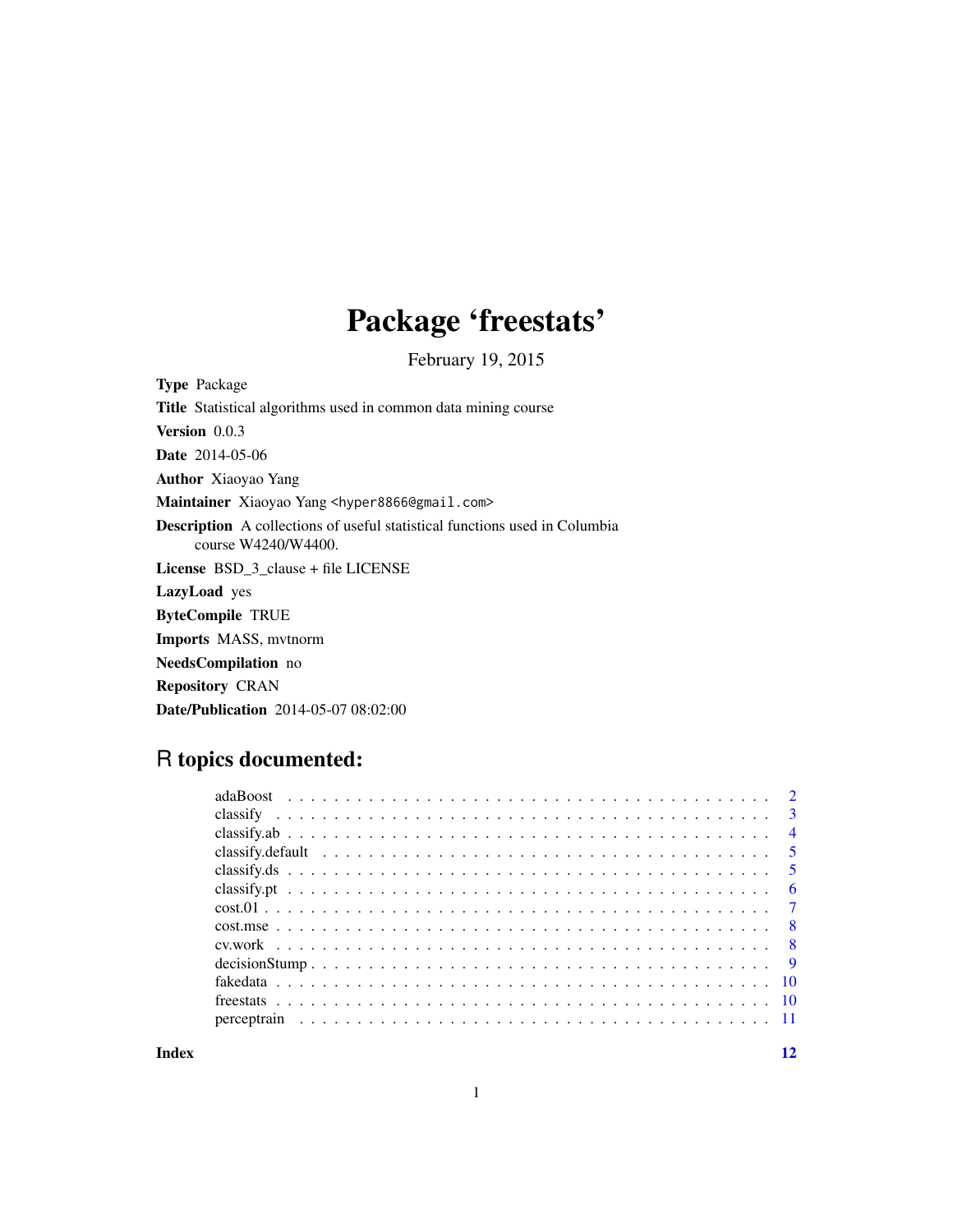<span id="page-1-1"></span><span id="page-1-0"></span>

Do classification using adaboost algorithm with decisionStump as weak learner

## Usage

```
adaboot(train = decisionStump, dat.train, y.train, B = 10, ...)
```
## Arguments

| train     | Function of weak learner that would be used in adaboost, must have form train(dat.train,w,y.train) |
|-----------|----------------------------------------------------------------------------------------------------|
| dat.train | Training data set                                                                                  |
| v.train   | Label for training data set                                                                        |
| B.        | Number of weak learners that will used                                                             |
| $\ddots$  | Other parameters that need to passed in train function                                             |

## Details

Train function can be any weak learner algorithm. For now, train function must has form train(X,w,y,...). see more in [decisionStump](#page-8-1)

If you have any good weak learner but can't use it in this function, feel free to let me know.

### Value

| alpha   | The weight for different weak learners           |
|---------|--------------------------------------------------|
| allPars | A list of parameters for different weak learners |

## Author(s)

Xiaoyao Yang

```
set.seed(1024)
z \leftarrow runif(n=5)mydata <- fakedata(w=z,n=100)
X<- mydata$S[,1:4]
y <- mydata$y
res <- adaBoost(dat.train=X,y.train=y,B=3)
```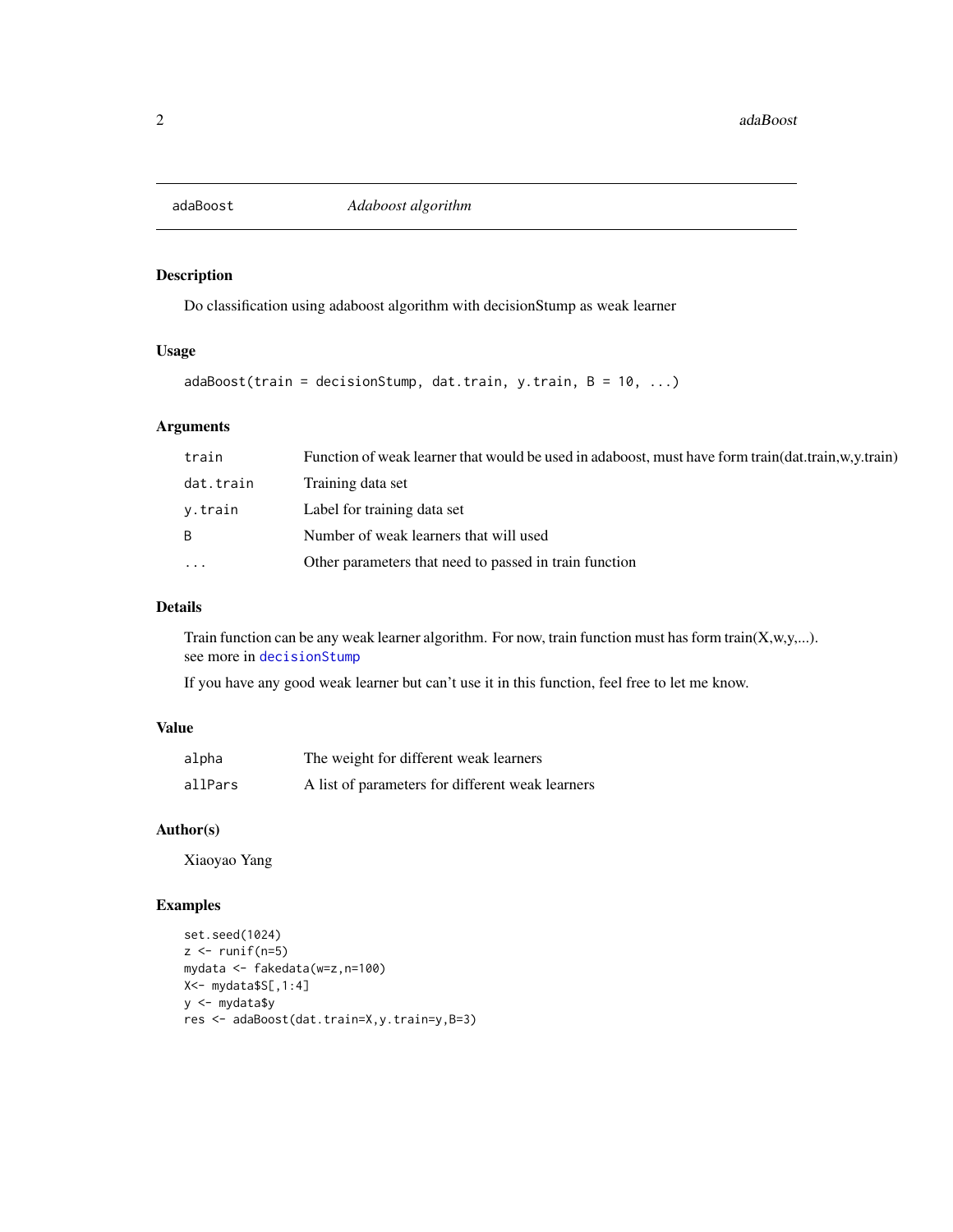<span id="page-2-1"></span><span id="page-2-0"></span>

Returning classification result

## Usage

classify(pars, dat)

## Arguments

| pars | Result returned by training algorithm |
|------|---------------------------------------|
| dat  | Data set to be classified             |

#### Details

Returning label for classification problem

This is the S3 generic method for returning classification result.

For more information [classify.default](#page-4-1)

## Value

An label obtained by classification method determined by pars

#### Author(s)

Xiaoyao Yang

```
set.seed(1024)
z \leftarrow runif(n=5)mydata <- fakedata(w=z,n=100)
X<- mydata$S[,1:4]
y <- mydata$y
w <- rep(1/100,100)
pars <- decisionStump(X=X,w=w,y=y)
classify(pars,X)
```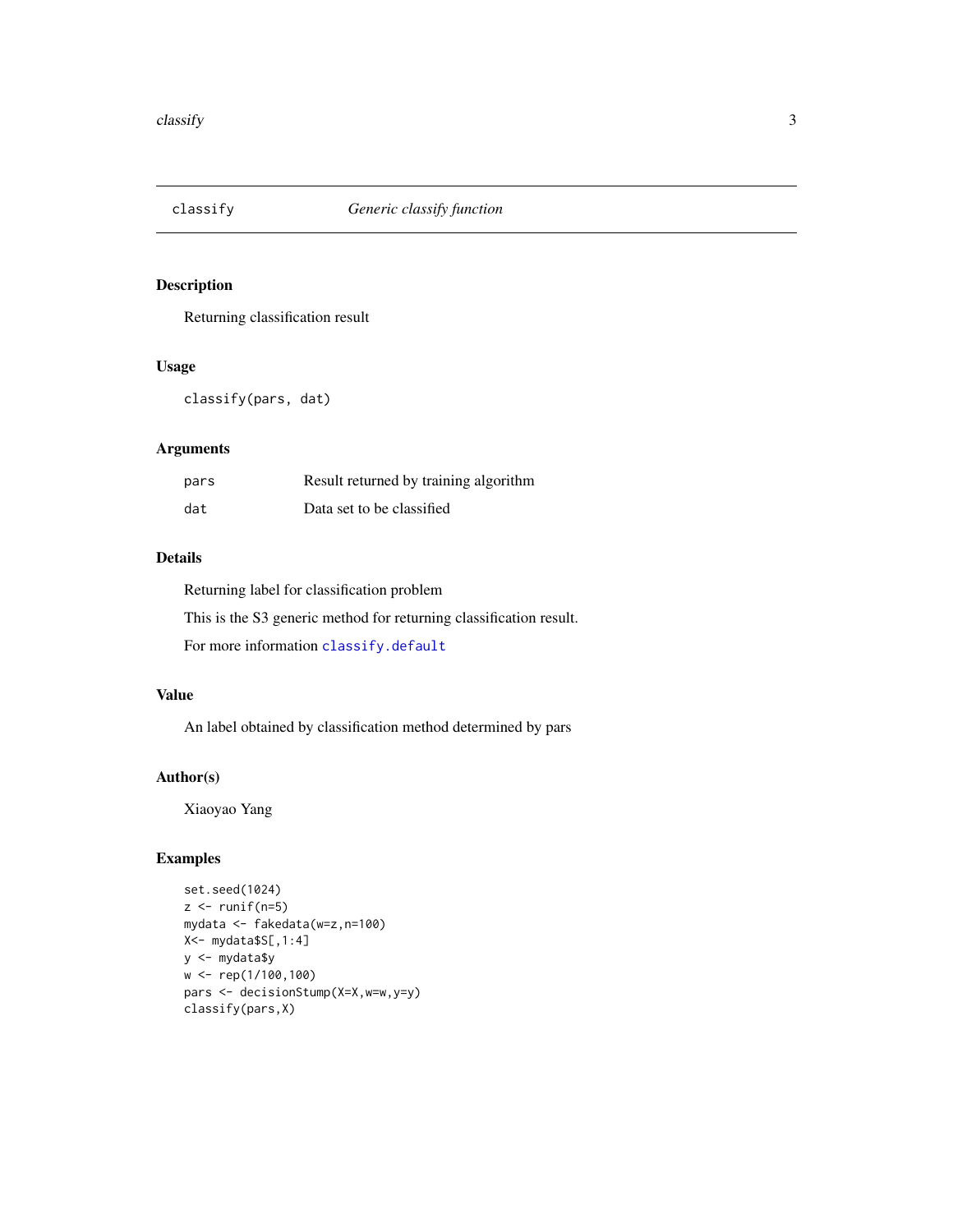<span id="page-3-0"></span>

Returning classification result returned by function adaBoost

#### Usage

## S3 method for class 'ab' classify(pars, dat)

## Arguments

| pars | Result returned by adaboost algorithm |
|------|---------------------------------------|
| dat  | Data set to be classified             |

## Details

Specific designed for result returned by adaBoost function

For more information [adaBoost](#page-1-1)

## Value

An label (vector) obtained by classification method determined by pars

## Author(s)

Xiaoyao Yang

```
set.seed(1024)
z \leftarrow runif(n=5)mydata <- fakedata(w=z,n=100)
X<- mydata$S[,1:4]
y <- mydata$y
res <- adaBoost(dat.train=X,y.train=y,B=3)
classify.ab(res,X)
```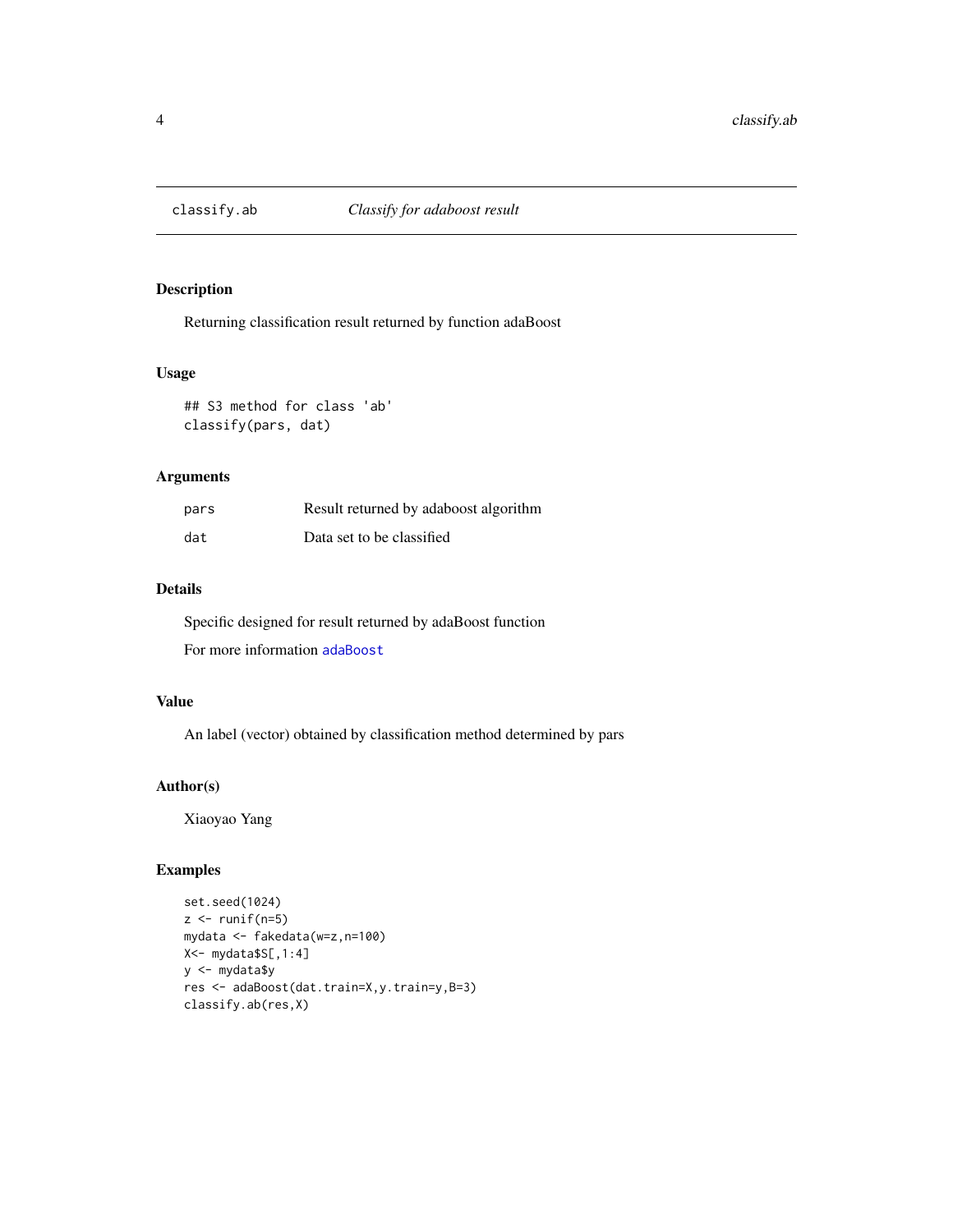<span id="page-4-1"></span><span id="page-4-0"></span>classify.default *Default method for classify*

#### Description

Returning classification result

## Usage

```
## Default S3 method:
classify(pars, dat)
```
## Arguments

| pars | Result returned by training algorithm |
|------|---------------------------------------|
| dat  | Data set to be classified             |

## Value

An label obtained by classification method determined by pars

#### Author(s)

Xiaoyao Yang

#### Examples

```
set.seed(1024)
z \leftarrow runif(n=5)mydata <- fakedata(w=z,n=100)
X<- mydata$S[,1:4]
y <- mydata$y
w <- rep(1/100,100)
pars <- decisionStump(X=X,w=w,y=y)
classify.default(pars,X)
```
classify.ds *classify.ds*

## Description

Returning classification for DecisionStump

## Usage

```
## S3 method for class 'ds'
classify(...)
```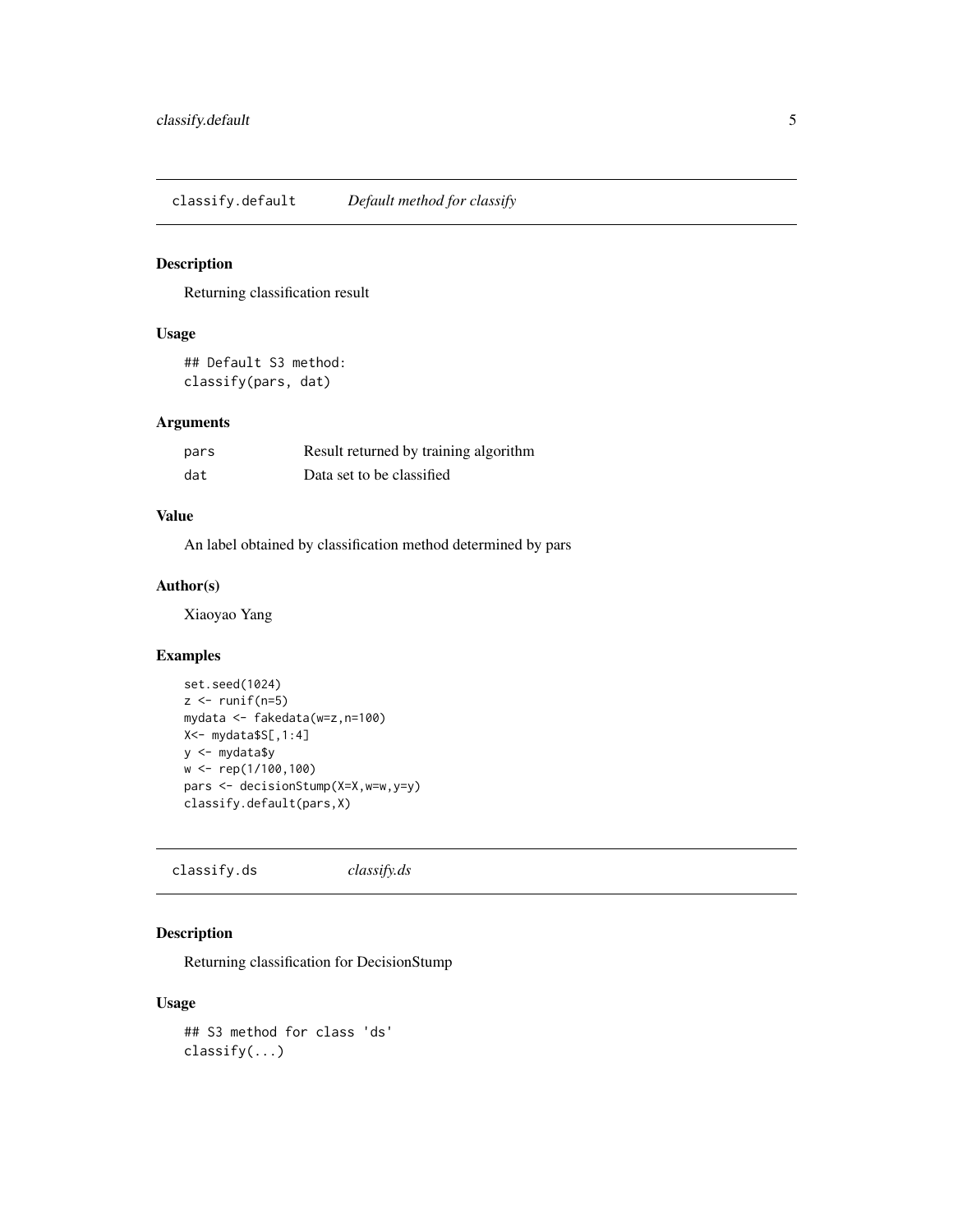#### <span id="page-5-0"></span>Arguments

... See [classify.default](#page-4-1) for argument details

## Details

Returning label for classification problem

[classify](#page-2-1) is the S3 generic method for returning classification result.

For more information [classify.default](#page-4-1)

## Value

See [classify.default](#page-4-1) for more information.

#### Author(s)

Xiaoyao Yang

## Examples

```
set.seed(1024)
z \leftarrow runif(n=5)mydata <- fakedata(w=z,n=100)
X<- mydata$S[,1:4]
y <- mydata$y
w <- rep(1/100,100)
pars <- decisionStump(X=X,w=w,y=y)
classify.ds(pars,X)
```
classify.pt *Classify for perceptrain result*

#### Description

Returning classification result

## Usage

## S3 method for class 'pt' classify(pars, dat)

#### Arguments

| pars | Result returned by training algorithm               |
|------|-----------------------------------------------------|
| dat  | Data set to be classified (Here cbind(dat, $1)=S$ ) |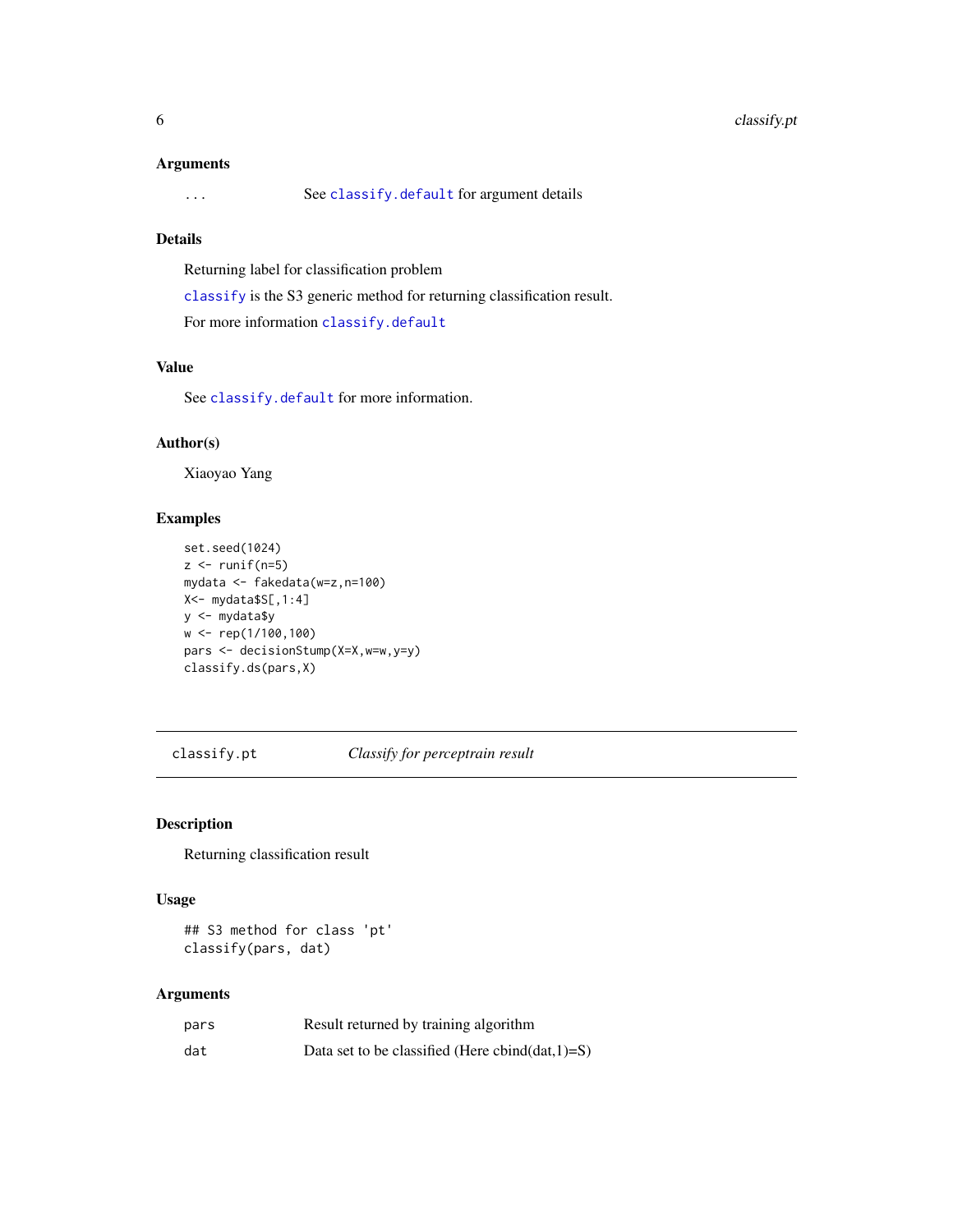#### <span id="page-6-0"></span> $\cosh 01$  7

## Details

For consistency, using X(data set) instead of S ([dataset,1]) for classify function.

For more information [perceptrain](#page-10-1)

#### Value

An label obtained by classification method determined by pars

## Author(s)

Xiaoyao Yang

## Examples

```
set.seed(1024)
z \leftarrow runif(n=3)mydata <- fakedata(w=z,n=100)
r <- perceptrain(S=mydata$S,y=mydata$y,alpha_k=1,endcost=0)
classify.pt(r,mydata$S[,1:(NCOL(mydata$S)-1)])
```

| cost.01 | cost.01 |
|---------|---------|
|         |         |

## Description

0-1 loss function

#### Usage

cost.01(y, yhat)

## Arguments

| - y  | Response            |
|------|---------------------|
| yhat | The predicted value |

## Value

0-1 loss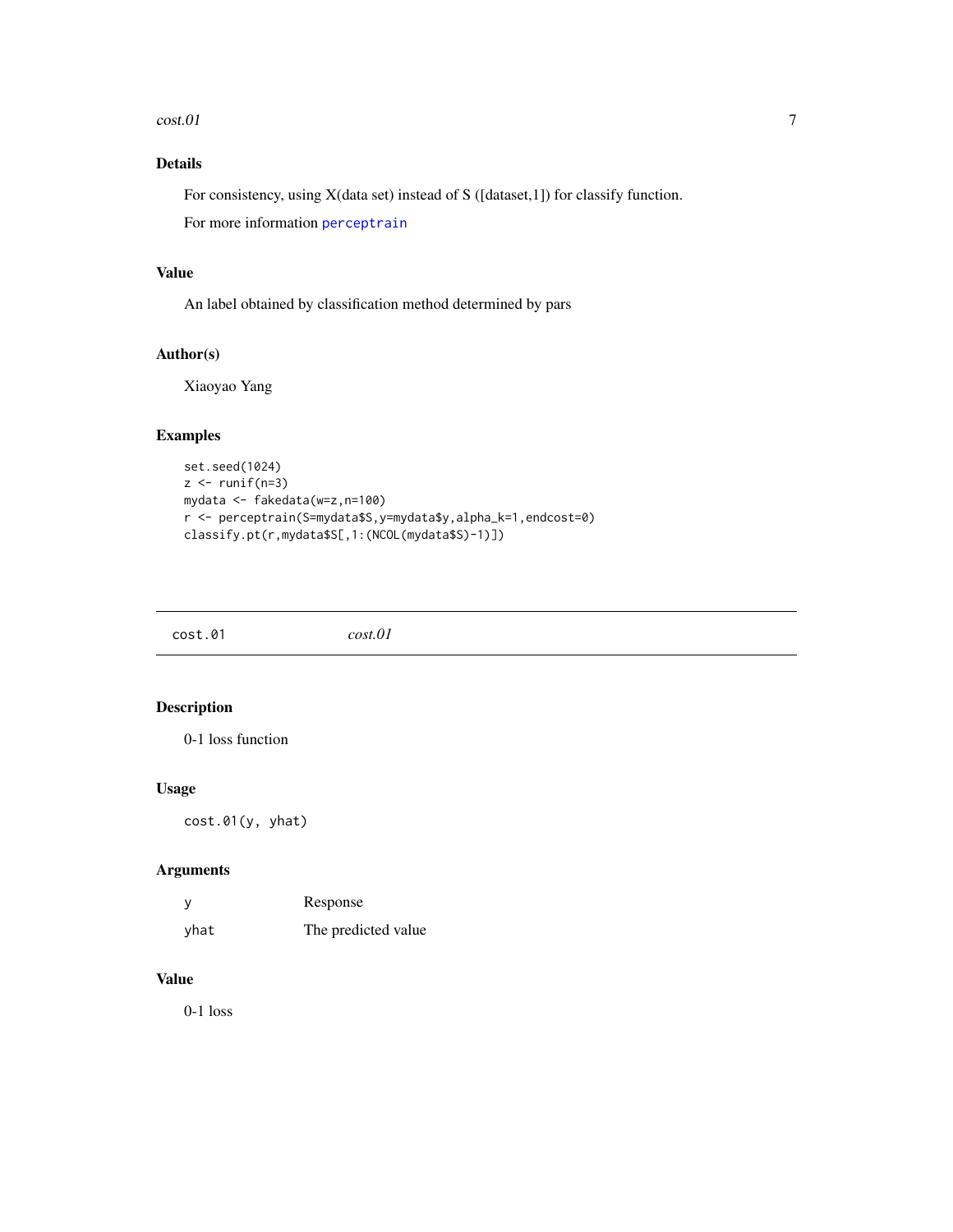<span id="page-7-0"></span>cost.mse *cost.mse*

## Description

mse

## Usage

cost.mse(y, yhat)

## Arguments

|      | Response            |
|------|---------------------|
| yhat | The predicted value |

## Value

Mean Square Error

cv.work *K-fold cross validation*

## Description

Calculate cross-validation error

## Usage

cv.work(fun,  $k = 5$ , data, cost, response = "y", ...)

## Arguments

| fun      | The model function to call on the data                   |
|----------|----------------------------------------------------------|
| k        | The number of folds                                      |
| data     | The data                                                 |
| cost     | Cost function for the error: 'cost.mse','cost.01'        |
| response | Character vector indicating which column is the response |
|          | Extra arguments for model function                       |

## Value

A single cross-validated error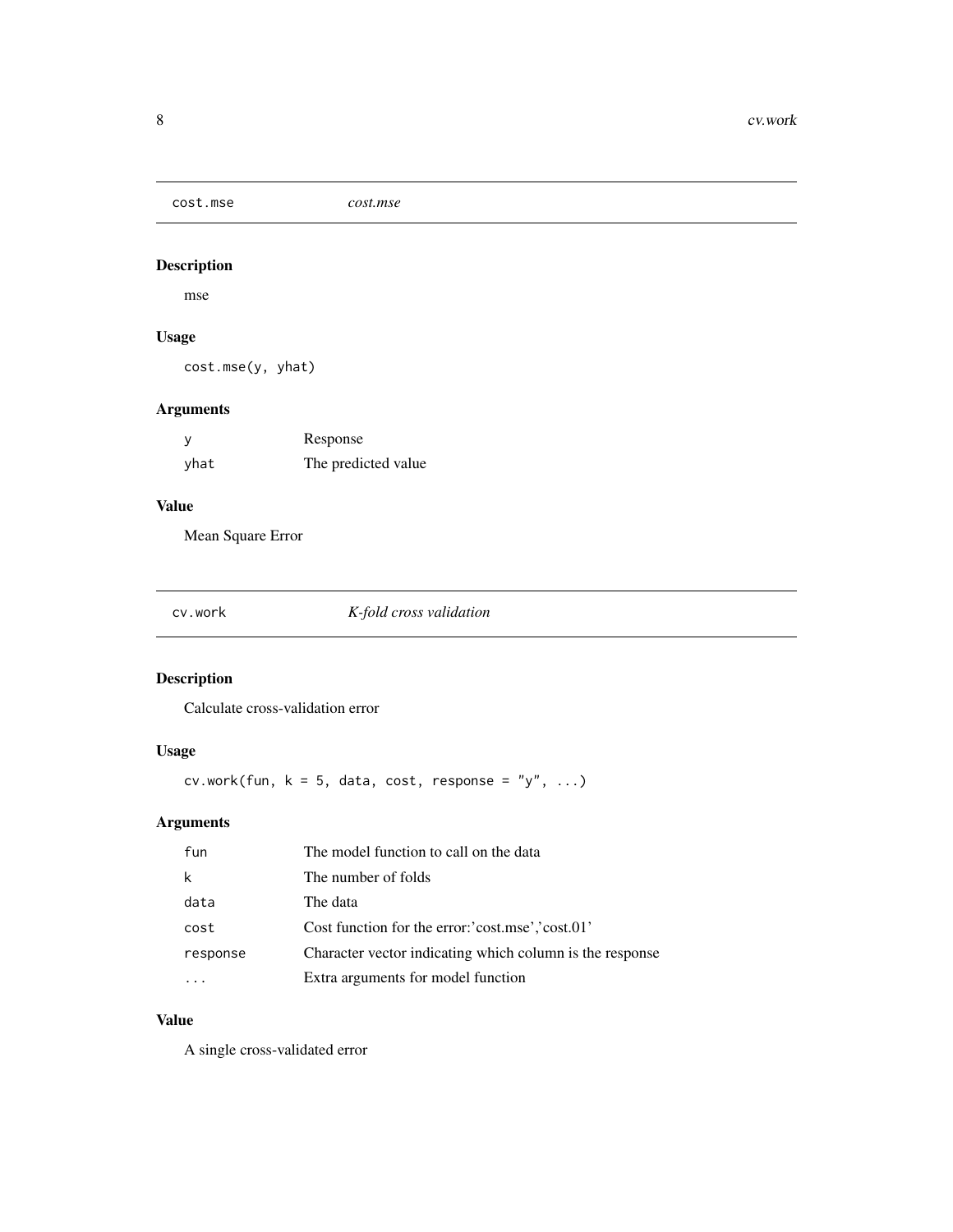## <span id="page-8-0"></span>decisionStump 9

## Author(s)

Xiaoyao Yang

## Examples

```
set.seed(188)
X <- rnorm(n=100,mean=3,sd=2)
y <- rnorm(100) + Xdat <- data.frame(y=y,X=X)
cv.work(fun=lm,k=5,data=dat,cost=cost.mse,response='y',formula=y~X)
```
<span id="page-8-1"></span>decisionStump *Decision Stump Algorithm*

## Description

Do classification with tree method in one step

## Usage

decisionStump(X, w, y)

### Arguments

|   | Data matrix / Data frame                                                |
|---|-------------------------------------------------------------------------|
| W | Weight that given to each observation. Used in calculate cost function. |
|   | Class label for data points in X, must be -1 or 1                       |

## Value

|       | The best dimention to cut the tree             |
|-------|------------------------------------------------|
| theta | Value that seperate tree in the best dimention |
| m     | the routine label value (for now only 1)       |

#### Author(s)

Xiaoyao Yang

```
set.seed(1024)
z \leftarrow runif(n=5)mydata <- fakedata(w=z,n=100)
X<- mydata$S[,1:4]
y <- mydata$y
w <- rep(1/100,100)
pars <- decisionStump(X=X,w=w,y=y)
```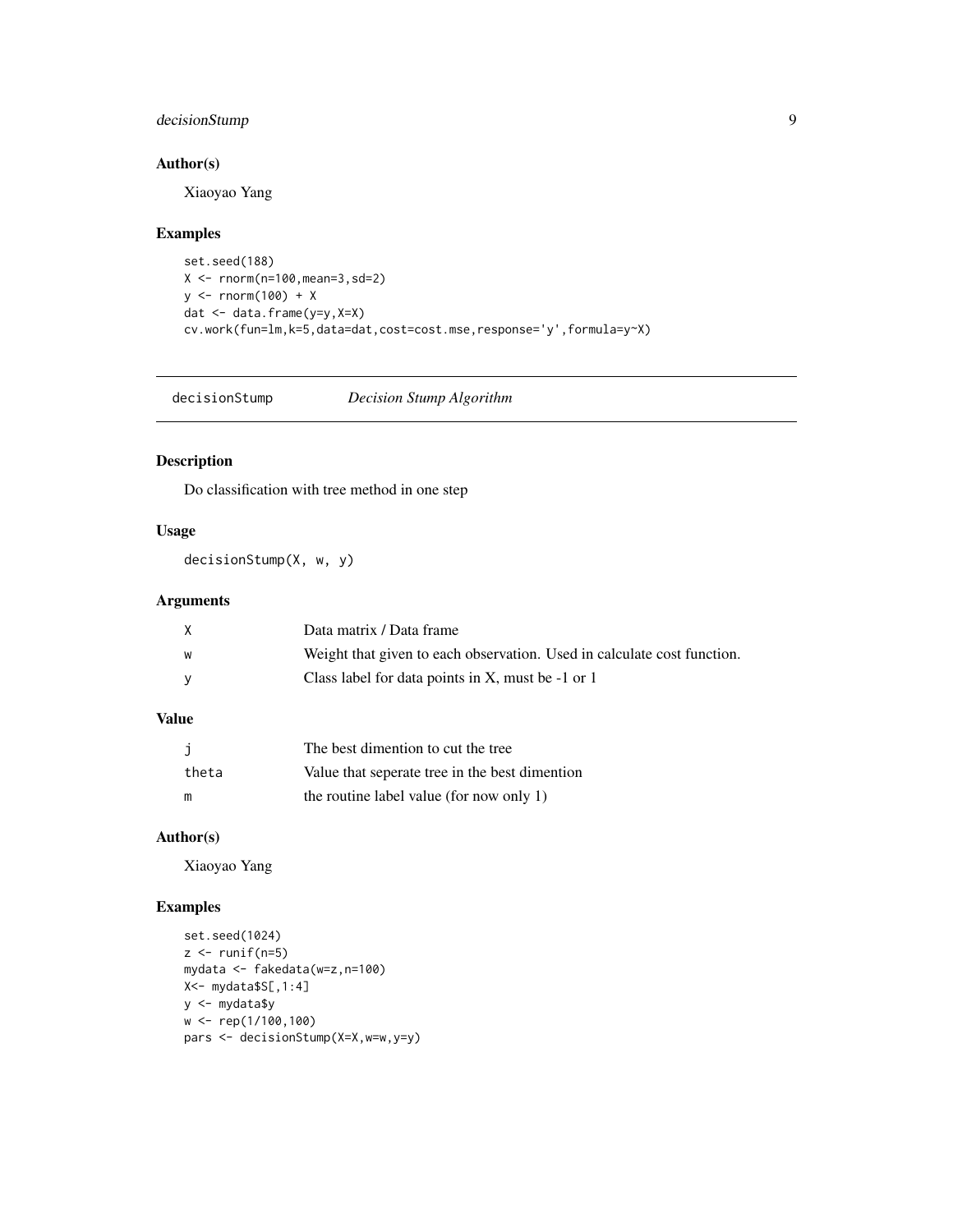<span id="page-9-1"></span><span id="page-9-0"></span>

fakedata for algorithm like perceptron

## Usage

fakedata(w, n)

## Arguments

| W | The w[1:d] is the normal vector of a hyperplane, w[d+1] = -c is the negative<br>offset parameter |
|---|--------------------------------------------------------------------------------------------------|
| n | Sample size                                                                                      |

## Value

|   | n by $(d+1)$ sample matrix with last col equal to 1 |
|---|-----------------------------------------------------|
| v | Normal vector of the associated class labels        |

## Author(s)

Xiaoyao Yang

## Examples

fakedata(c(1,1,1),10)

freestats *Helper functions*

## Description

A useful statistical functions specifically for W4240/W4400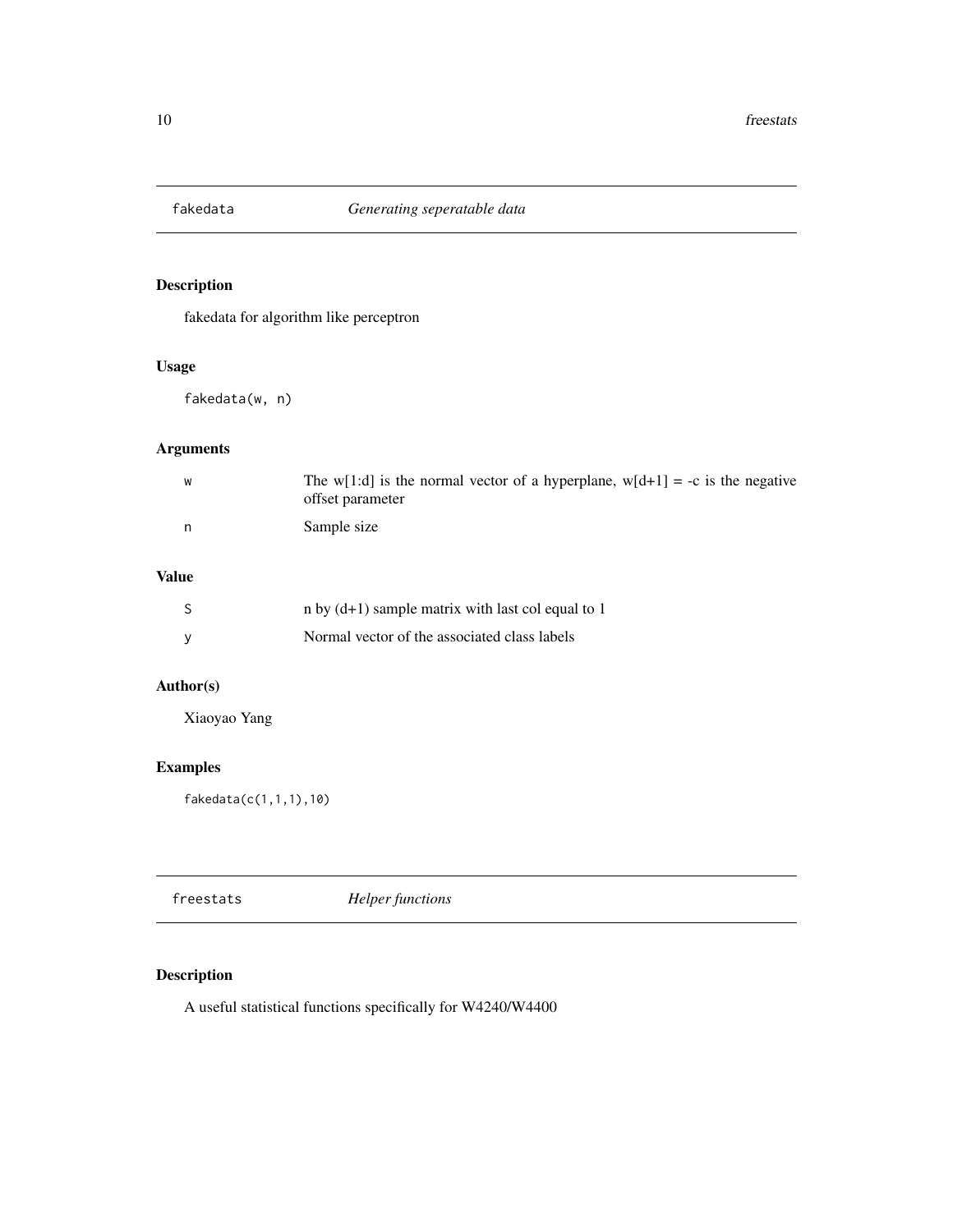<span id="page-10-1"></span><span id="page-10-0"></span>

Train data with perceptron algorithm

## Usage

perceptrain(S, y, alpha<sub>k</sub> = 1, endcost =  $0$ )

## Arguments

|         | Each row represents a data points with last column equal to 1; $S=[X,1]$ |
|---------|--------------------------------------------------------------------------|
|         | Class label for data points in S                                         |
| alpha_k | The speed of converge                                                    |
| endcost | The termination condition of cost function                               |

## Details

S is especially designed for perceptron.

For more information [fakedata](#page-9-1)

### Value

|           | Normal vector of a hyperplane                     |
|-----------|---------------------------------------------------|
| Z historv | Trajactory of normal vector of a hyperplane       |
|           | NumofIteration Number of iterations for algorithm |

## Author(s)

Xiaoyao Yang

```
set.seed(1024)
z \leftarrow runif(n=3)mydata <- fakedata(w=z,n=100)
r <- perceptrain(S=mydata$S,y=mydata$y,alpha_k=1,endcost=0)
r
```